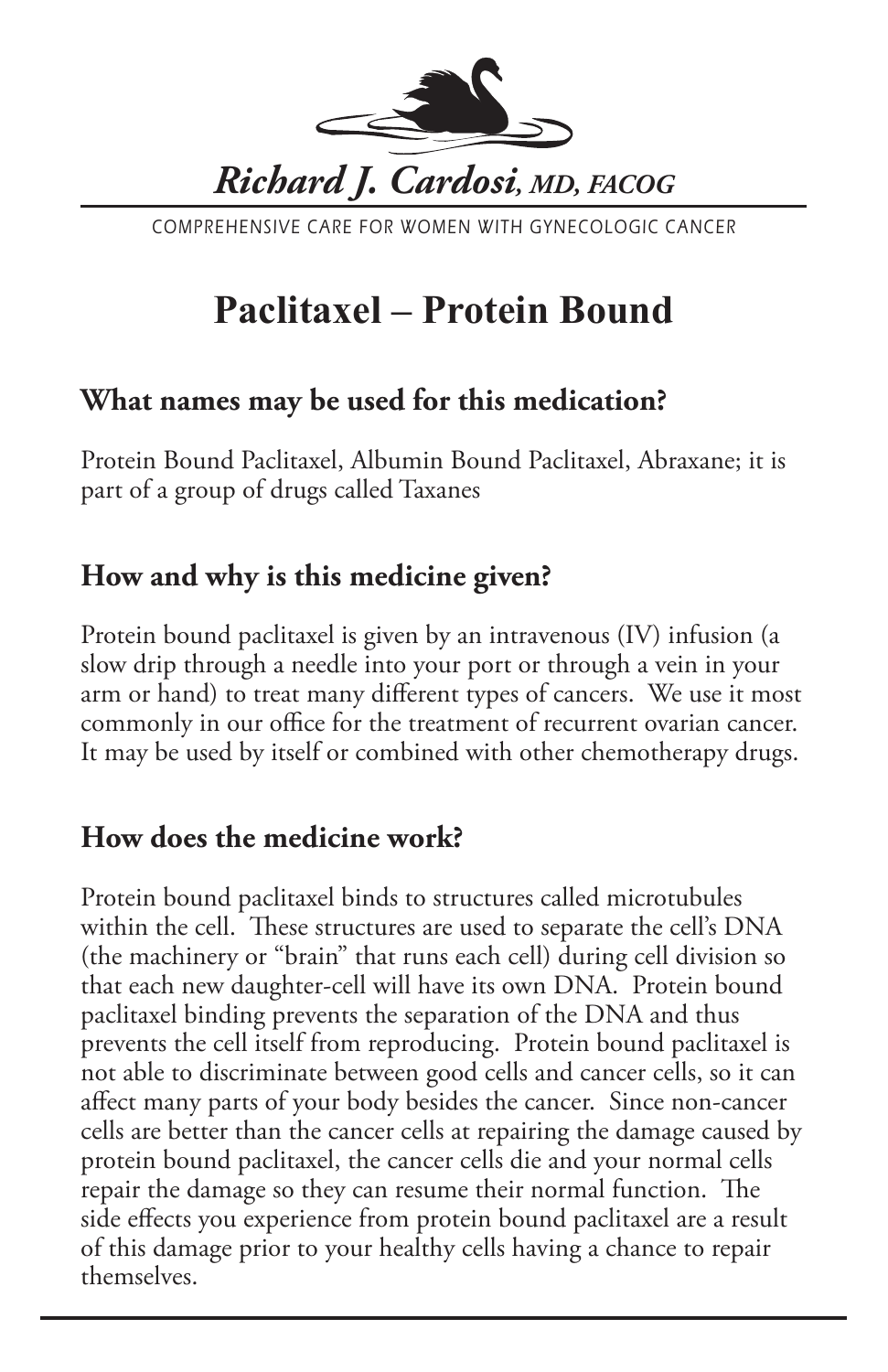Protein bound paclitaxel is cleared from your body through the liver by your billiary system. The enzyme systems that cause this metabolism can be influenced by other medications. It is therefore very important for you to be sure your list of medications that you take for other health problems (such as blood pressure, diabetes, etc.) stays accurate and up to date in our office. We will review your medication list at each visit, and we will monitor your liver's function through blood tests performed prior to each treatment cycle.

## **How often is this medicine given?**

Protein bound paclitaxel is typically given once every 3-4 weeks (every 21-28 days) or weekly (every 7 days). The dosing interval and total number of treatments recommended will vary based on your clinical circumstances, but an initial plan will be outlined for you by your doctor. The infusions are given in the infusion center at the Center for Cancer Care and Research (white building located across the parking lot from our office). Prior to each treatment, you will be seen in the office for an exam (typically only once during the treatment cycle, but occasionally prior to each weekly infusion), and blood tests will be reviewed prior to each weekly infusion to be sure it is safe to administer your treatment. It is, of course, very important to keep all of your appointments for chemotherapy and lab testing.

#### **What side effects does this medicine cause?**

There are many possible side effects of all chemotherapy drugs, so the following is only inclusive of the most common or serious possibilities from protein bound paclitaxel. The potential side effects are similar to native paclitaxel, but the protein binding is designed to limit or minimize associated drug toxicity. You will be asked to complete a symptom form at each visit in order for us to accurately assess the side effects that you may be experiencing. This form helps your doctor be sure that no adverse effects of treatment are overlooked, and it serves to help you recall which symptoms you may have experienced since your last treatment.

v Hair loss is typically complete with protein bound paclitaxel, but some patients do experience less hair loss than others. Hair growth should return upon completion of treatment.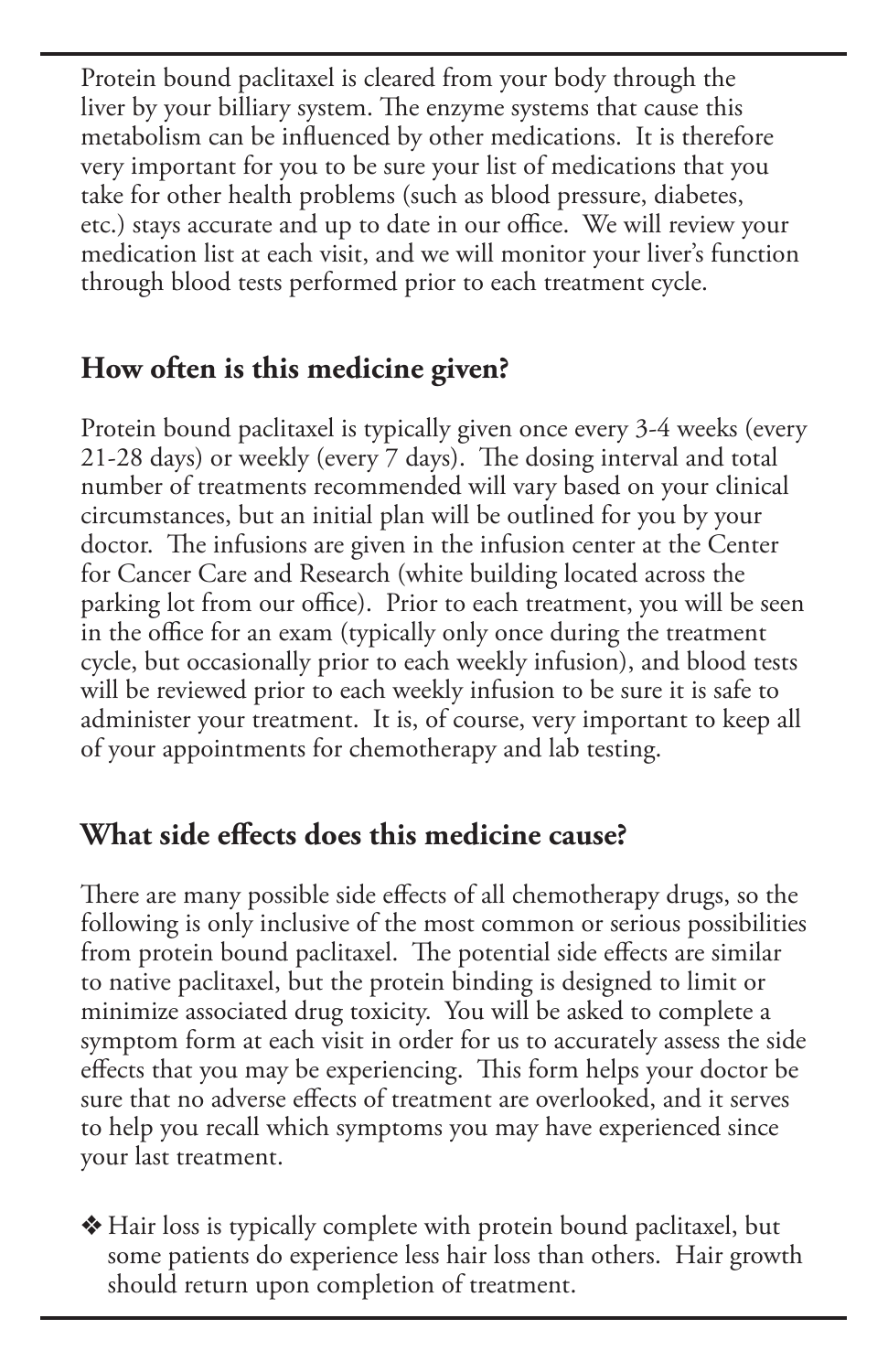- v Nausea and vomiting are sometimes experienced but are less common today than in the past because of much improved anti-nausea medications. You will be given prescriptions for medications to prevent nausea, and it is important that you take them as directed in order for them to be most effective. If you have questions, do not hesitate to call the office.
- v Nerve toxicity is seen in about 60% of patients taking protein bound paclitaxel. Numbness, tingling, burning, or pain in your hands or feet, or ringing in your ears may be signs of nerve injury. These symptoms are more likely in patients with diabetes, heavy alcohol use, or when protein bound paclitaxel is given with other neurotoxic drugs (such as cisplatin). Please report these symptoms if present at your next office visit. These symptoms may or may not resolve after stopping treatment and can lead to difficulties with daily activities such as clasping jewelry, buttoning clothes, or clumsiness with walking among others.
- v Bone marrow suppression is when the bone marrow cannot make enough red cells, white cells, or platelets to keep up with demand, and this is a side effect of most chemotherapy medications, including protein bound paclitaxel. All of your blood counts will be monitored regularly throughout treatment.
	- *Anemia* is the result of not enough red blood cells and may cause fatigue, chest pain, shortness of breath, or dizziness.
	- *Neutropenia* results when your white blood cell count goes too low, and this will put you at an increased risk for infection. It is very important that you avoid sick friends and family; be diligent about hand-washing as well. This does not mean that you cannot be out in public, and in fact you can continue to participate in normal activities such as going to church or a movie, etc. If you think you may have an infection or have a fever of 100.5°F or more, call the office immediately.
	- *Thrombocytopenia* is the term for too low of a platelet count. This can lead to excessive bruising or bleeding with only minor injury such as brushing your teeth or blowing your nose.
- v *Mucositis* is sores/ulcers in the mouth that can cause pain and difficulty eating or swallowing. This is not common but can occur with protein bound paclitaxel. This can be minimized with good oral hygiene and a warm salt-water solution gargled after each meal. Prescription medication is also available if these steps are ineffective at resolving your symptoms.